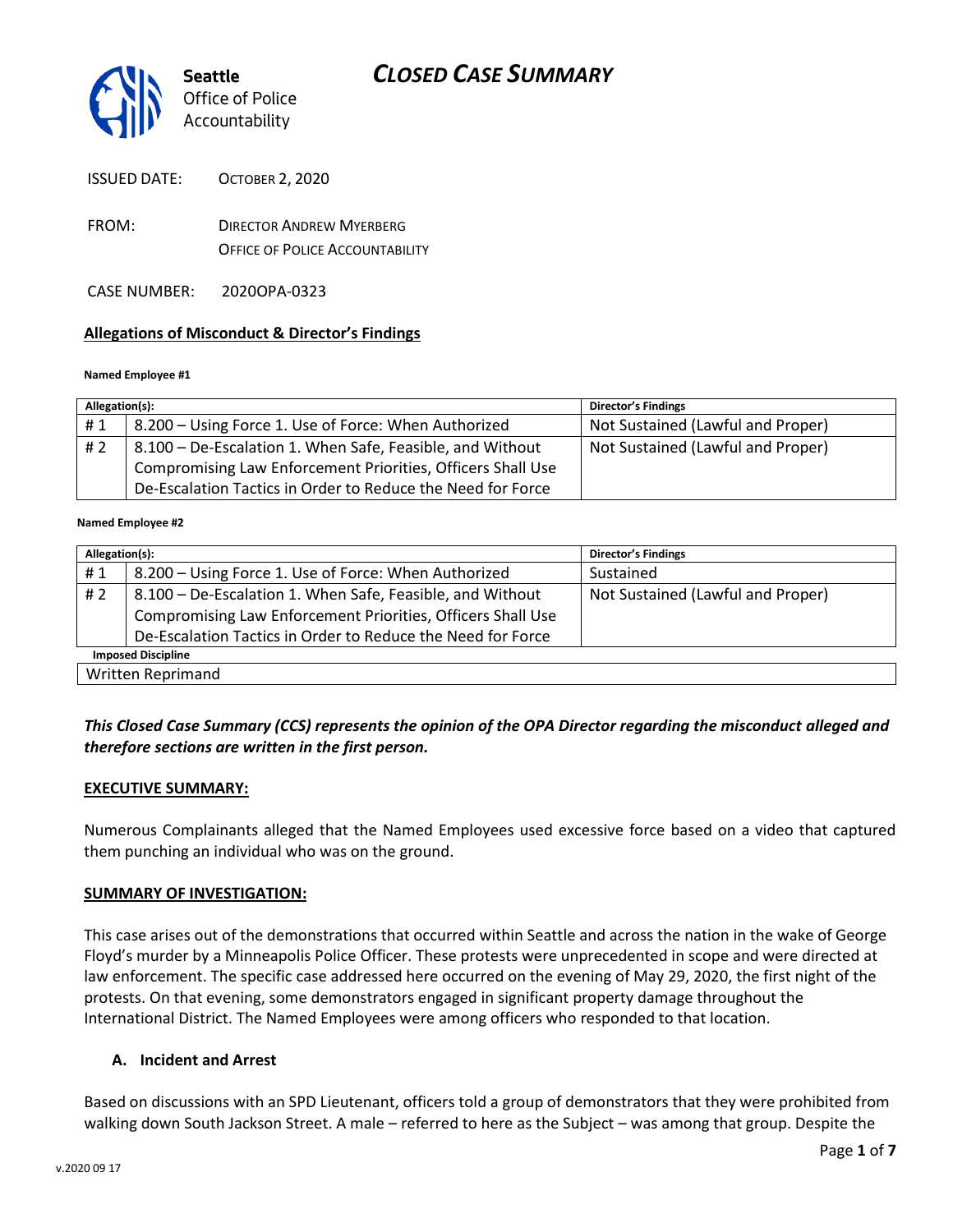OPA CASE NUMBER: 2020OPA-0323

officers' orders, the Subject attempted to walk down South Jackson Street and attempted to go past Named Employee #2 (NE#2) to do so. NE#2 pushed the Subject back, which caused the Subject to fall to the ground in a sitting position. NE#2 then began interacting with other demonstrators, explaining that they were not permitted to go down that street. At that time, the Subject walked behind NE#2 and down the hill towards the intersection.

Named Employee #1 (NE#1), who had also been telling demonstrators to walk up the hill, positioned himself on the sidewalk. The Subject walked backwards down the street, where he bumped into NE#1. He turned and he and NE#1 pushed into each other. NE#1 tried to block the Subject using his baton. The Subject appeared to grab the baton, causing it to move up. The Subject quickly moved around NE#1 towards a storefront. NE#1 followed the Subject and, while doing so, dropped his baton. The Subject appeared to go down to the ground on his own power and NE#1 got on top of him. An individual tried to pull the Subject away from NE#1 and NE#2, who had arrived to assist NE#1. Another officer pushed that individual away using his baton.

Both NE#1 and NE#2 told the Subject that he was under arrest, directed him to roll over, and instructed him to stop resisting and to give them his arms. NE#1 tried to physically roll the Subject over by using the Subject's backpack as leverage. At this point, a water bottle was visible in the Subject's right hand.

## **B. Force Used**

NE#1 held onto the Subject's left hand and continued to try to roll him over, repeatedly telling the Subject that he was under arrest. NE#2 began to assist NE#1 and grabbed onto the Subject's right hand. NE#1, who was situated by the Subject's head, began moving his left arm across the Subject's body to roll him over. NE#2 pushed down on the Subject's head. At that time, the Subject moved his right hand, which was still holding the water bottle, up quickly towards NE#1's face. The water bottle appeared to strike NE#1. NE#1 responded virtually instantaneously, striking the Subject twice with a closed fist. Shortly thereafter, NE#2 punched the Complainant between six and eight times in the torso area.

The officers ceased using strikes and continued to attempt to shift the Subject on his stomach in order to handcuff him. The Subject did not comply. The Subject further rolled towards NE#2 and grabbed NE#2's hand. NE#1 used a knee strike to stop the Subject from doing so. The Subject then rolled over, keeping his arms underneath his body and preventing the officers from accessing his arms to place him into handcuffs. NE#1 then applied a cross-face (a technique where an officer uses the forearm bone to apply pressure against the face, which is purposed to gain compliance). Individuals in the crowd yelled that NE#1 was using a chokehold on the Subject. Ultimately, the crossface was successful, and the officers were able to handcuff the Subject. After that time, no further force was used.

## **C. OPA Complaint and Investigation**

Video of the arrest and force was recorded by community members and posted online. The video went viral, resulting in OPA receiving a number of complaints. OPA accordingly initiated this investigation.

As part of its investigation, OPA reviewed the use of force report and other documentation generated by the officers. OPA also reviewed the officers' Body Worn Video (BWV). OPA further reviewed multiple videos of this incident that were recorded by community members.



**Seattle** *Office of Police Accountability*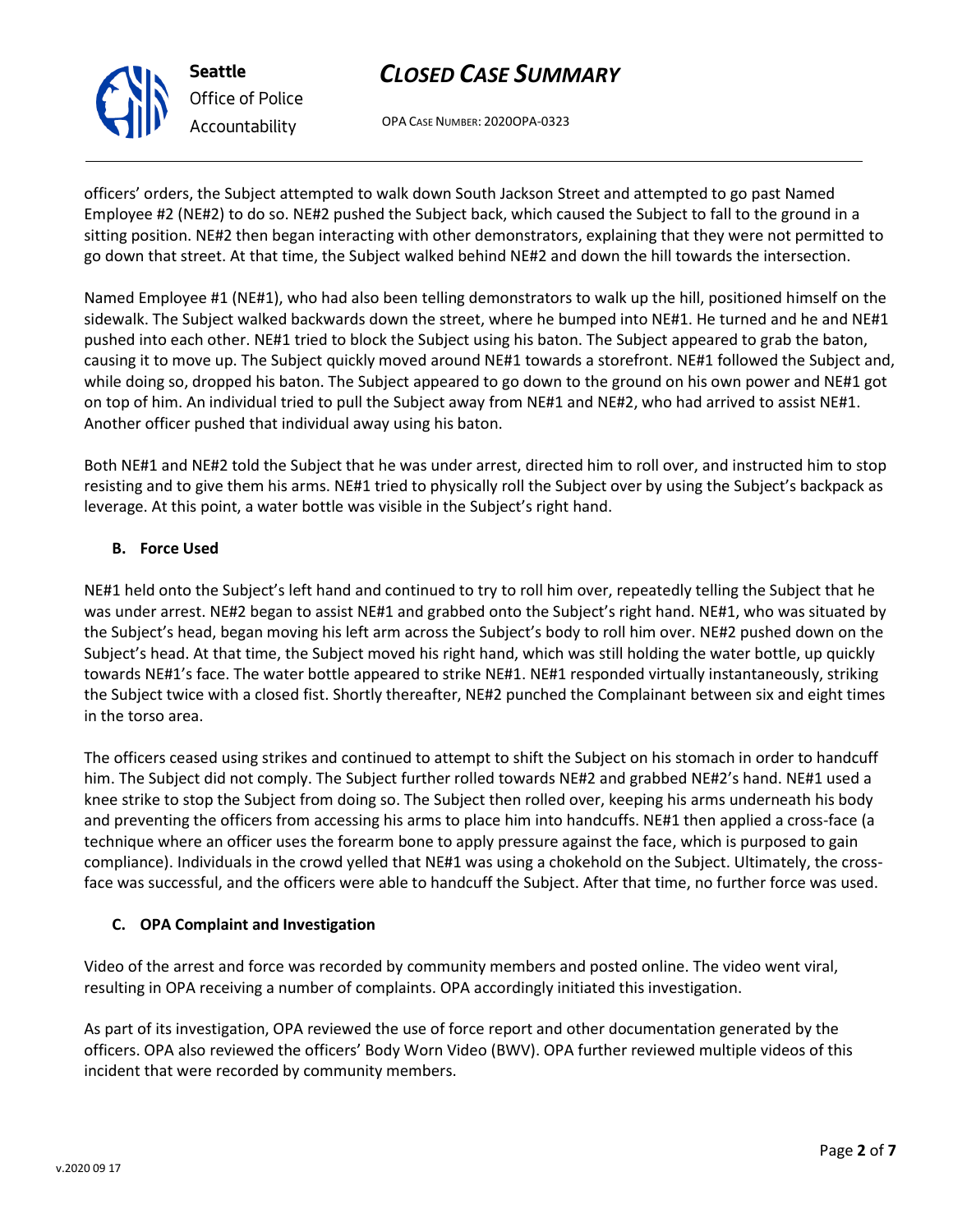OPA CASE NUMBER: 2020OPA-0323

From OPA's review of the video, only two punches by NE#1 could be discerned. Given the limitations of the various camera angles, it was unclear whether the second punch actually made contact with the Subject. NE#1's first punch occurred approximately 0.5 seconds after he was struck by the Subject. NE#1 began the second punch one second later and it appeared to be concluded 0.5 seconds after that. Accordingly, both strikes used by NE#1 occurred within two seconds of him being struck with the water bottle by the Subject. From a review of both BWV and community member video, NE#2 appeared to punch the Subject between six and eight times. NE#2 began punching the Complainant approximately 2.5 seconds after the Subject struck NE#1 with the water bottle and threw his last punch six seconds after that.

OPA further conducted interviews of NE#1 and NE#2. OPA also attempted to interview the Subject, but he declined to participate.

## **1. NE#1's OPA Interview**

NE#1 recalled that he was given instructions by supervisors to prevent individuals, including the Subject, from walking down the hill. He and other officers gave those individuals multiple orders not to do so; however, the Subject deliberately failed to comply with those directions. NE#1 said that, at the time he made physical contact with the Subject, the Subject had attempted to quickly walk around multiple officers. He moved in front of the Subject to direct him up the hill and did so by extending his baton. NE#1 perceived that the Subject then punched him, which caused NE#1 to be disoriented. At that time, he developed probable cause to arrest the Complainant. Given the Complainant's behavior, he did not think that further de-escalation was safe or feasible.

NE#1 described that he tried to control the Subject, who was on the ground. The Subject continued to struggle against him. NE#1 recalled NE#2 coming over to assist. NE#1 said that he saw the Subject's hand swing up and NE#1 was struck by a water bottle. He did not know at the time whether the water bottle was frozen. NE#1 told OPA that he initially perceived the Subject striking him multiple times; however, after watching the video, NE#1 acknowledged that the Subject only did so once. NE#1 stated that he immediately punched the Subject two to three times. He believed that one of those was a glancing blow that did not make contact. The Subject did not complain of pain or injury and rolled over into a defensive posture.

NE#1 heard NE#2 tell the Subject to let go of his hand. Given the Subject's prior behavior and continued active resistance, NE#1 used one knee strike to his midsection. NE#1 said that this was consistent with his training. NE#1 and NE#2 were then able to roll the Subject over onto his stomach. At that point, the Subject "turtled" up by hiding his arms under his body, preventing them from being pulled out. NE#1 then used a cross-face to compel the Subject to release his hands. NE#1 said that this tactic, like the knee strike before it, was consistent with the training he received on how to handle this type of scenario. NE#1 told OPA that this was ultimately successful, and, with the help of other officers, they were able to handcuff the Subject. No further force was used.

NE#1 opined that all the force he used was consistent with policy and training and was also appropriate under the circumstances. With regard to the two to three punches, he did not feel that there were other equally effective force options available to him at the time given the circumstances he was faced with. He said that he did not have a Taser and that it likely would not have been appropriate or practical, the distance was too close for OC spray, and the use of a baton would not have been warranted.



**Seattle** *Office of Police Accountability*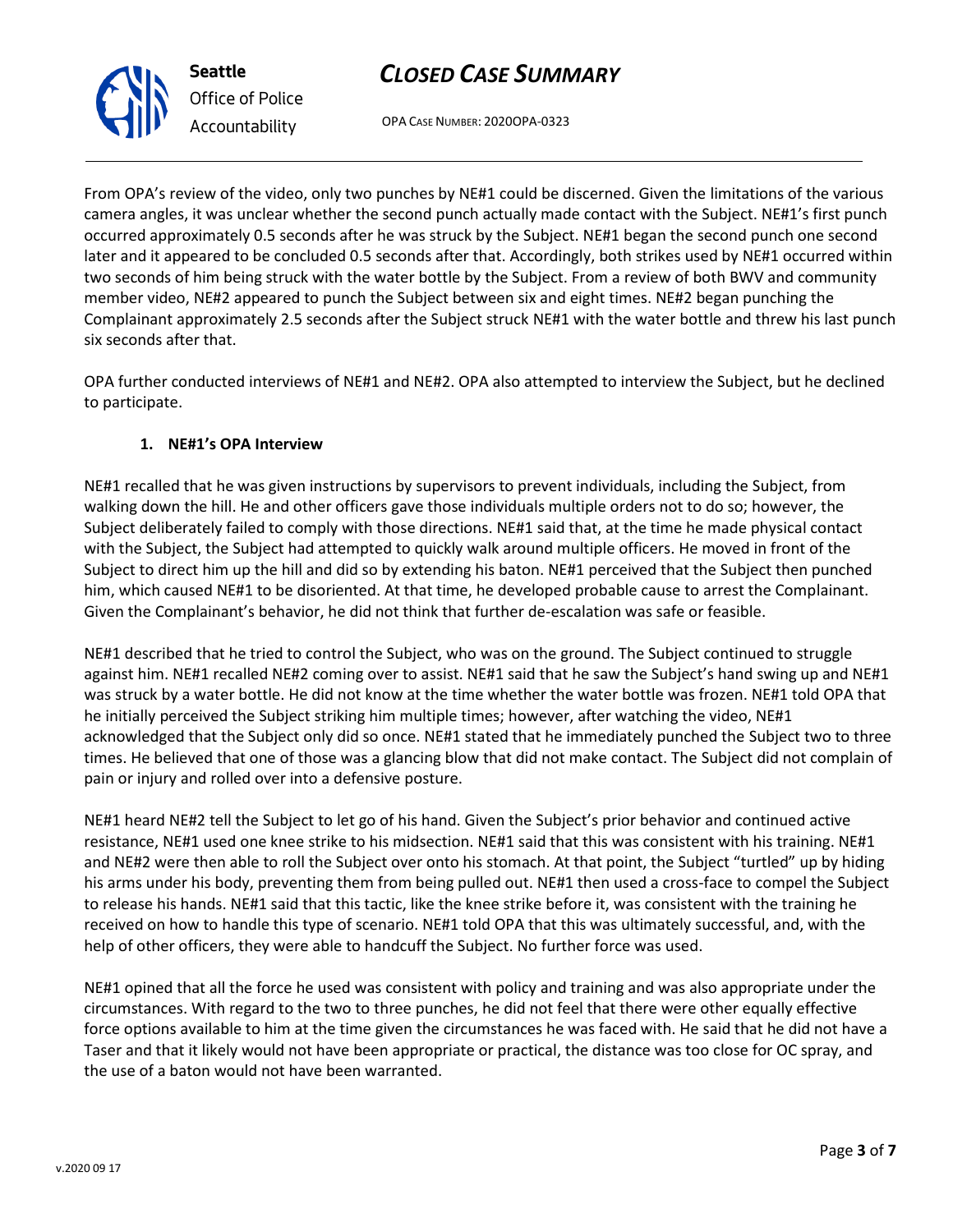OPA CASE NUMBER: 2020OPA-0323

#### **2. NE#2's OPA Interview**

**Seattle**

*Office of Police*

*Accountability*

NE#2 recalled that, on the evening in question, there was widespread property damage throughout the International District. He noted that officers were significantly outnumbered by protesters. NE#2 received direction from a Lieutenant to prevent demonstrators from walking down South Jackson Street past 10<sup>th</sup> Avenue South. NE#2 saw demonstrators, including the Subject, walking down the hill. NE#2 informed them that they were not allowed to come down the hill and that they needed to move back. NE#2 reported that the Subject initially complied but then walked towards him in an apparent attempt to walk down the hill again. NE#2 used one hand to push the Subject back, which caused the Subject to fall to the ground in a seated position. NE#2 said that the Subject did not complain of pain at that time and did not appear to have suffered any injuries.

NE#2 turned his focus from the Subject and did not see him again until he heard a loud noise and saw NE#1 chasing the Subject and then trying to take the Subject into custody while on the ground. NE#2 moved quickly to the right side of where NE#1 and the Subject were situated, which caused other demonstrators to scatter. He saw that the Subject was resisting NE#1's attempts to take him into custody and NE#2 made the decision to assist NE#1. He noted that, at this point, both he and NE#1 gave multiple directions to the Subject to roll over and comply, but that he declined to do so. NE#2 perceived the scene to be chaotic and said that the officers were surrounded by demonstrators.

NE#2 tried to roll the Subject over by pulling on a backpack strap. This was unsuccessful. NE#2 perceived the Subject rolling over to his side and, in NE#2's opinion, the Subject's hip positioning suggested that he was preparing to try to escape or fight. NE#2 told OPA that, based on the Subject's ability to counteract the officers' actions using his bodyweight, NE#2 felt that the Subject might have training in martial arts or ground fighting. NE#2 said that he thought about using a cross-face at that time but decided against it. He then pushed down on the Subject's head, but this also did not force compliance. The Subject struck NE#2 with a water bottle. NE#2 did not know at the time whether it was frozen or not but knew that frozen water bottles were used as a weapon during some demonstrations. NE#2 said that the water bottle hit him in his right shoulder. He stated that, given the Subject's assaultive actions, he determined that force was appropriate to stop the Subject from engaging in further like behavior and to take the Subject into custody. NE#2 then punched the Subject six to eight times in the torso. NE#2 believed that, under the circumstances, this force was appropriate and consistent with policy.

NE#2 did not use any further strikes after this point. He continued to use control holds on the Subject to try to place him into custody and handcuff him. He observed some of the force used by NE#1 and believed that it was consistent with policy and training. He did not see the use of a neck hold/chokehold by NE#1. Ultimately, the Subject was handcuffed and was walked from the scene.

#### **ANALYSIS AND CONCLUSIONS:**

### **Named Employee #1 - Allegation #1** *8.200 – Using Force 1. Use of Force: When Authorized*

SPD Policy 8.200(1) requires that force used by officers be reasonable, necessary and proportional. Whether force is reasonable depends "on the totality of the circumstances" known to the officers at the time of the force and must be balanced against "the rights of the subject, in light of the circumstances surrounding the event." (SPD Policy 8.200(1).) The policy lists a number of factors that should be weighed when evaluating reasonableness. (*See id*.)

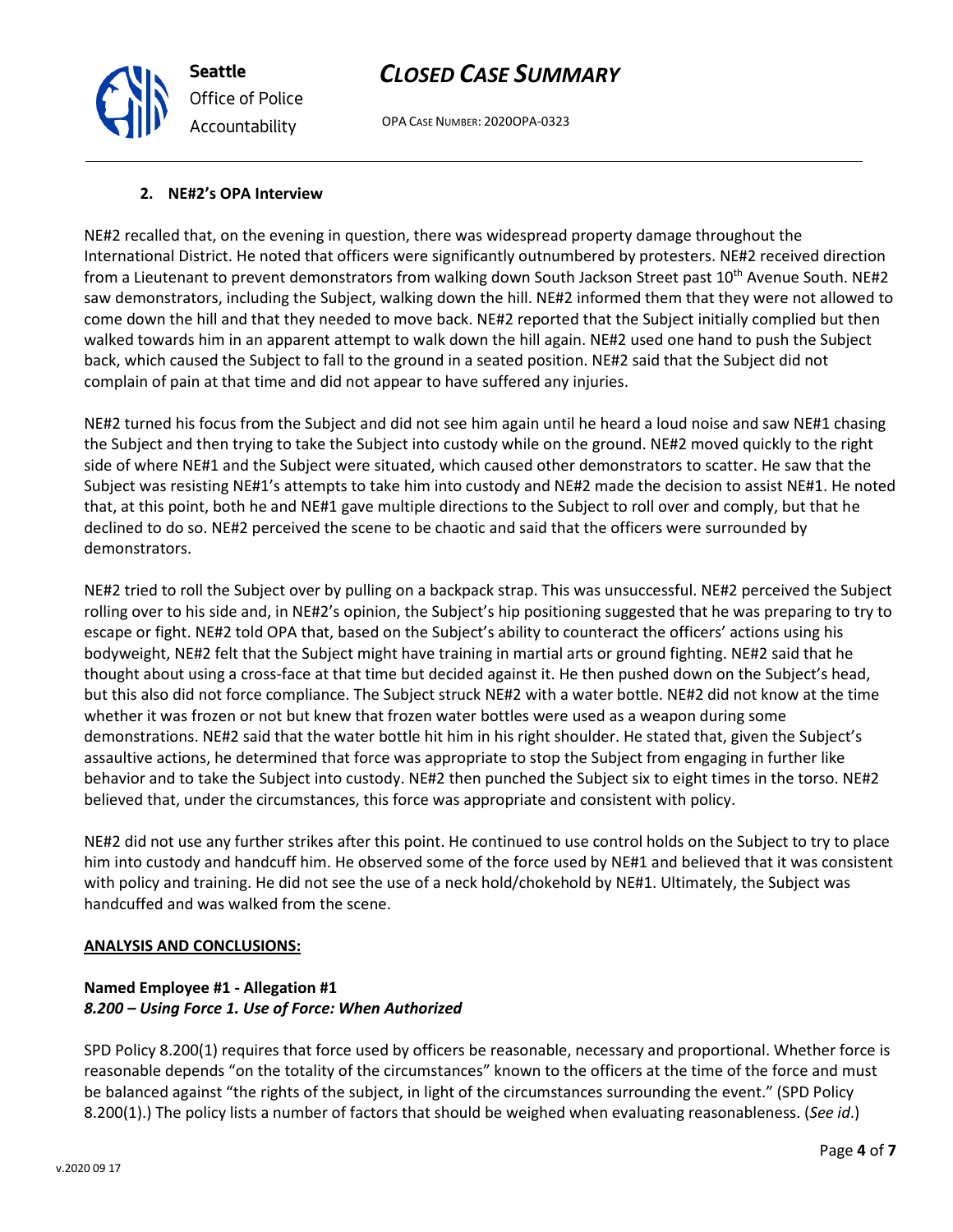

**Seattle** *Office of Police Accountability*

# *CLOSED CASE SUMMARY*

OPA CASE NUMBER: 2020OPA-0323

Force is necessary where "no reasonably effective alternative appears to exist, and only then to the degree which is reasonable to effect a lawful purpose." (*Id*.) Lastly, the force used must be proportional to the threat posed to the officer. (*Id*.)

When evaluating the force used by both NE#1 and NE#2, OPA reaches four common conclusions. First, the officers had the lawful authority to place the Subject under arrest. Second, the Subject attempted to flee from NE#1 and then physically prevented both NE#1 and NE#2 from controlling his body and taking him into custody. Third, prior to any strikes being used by the officers, the Subject struck at them with a water bottle. This appeared to have hit both officers, including knocking off NE#1's BWV. Fourth, given the Subject's actions, the officers were legally permitted to use force to prevent him from further attempts to strike them and to effectuate the Subject's detention. At this point, however, OPA's analysis of the propriety of the Named Employees' force differs.

The video conclusively established that NE#1's force was an immediate reaction to him being struck by the water bottle. Virtually instantaneously to being struck (within 0.5 seconds), NE#1 punched the Subject two consecutive times over the span of two seconds. Given the timing of the force and the video evidence, OPA believes it is clear that it was a reaction to the immediacy of the threat facing him. Once the punches occurred, the Subject did not make further attempts to strike the officers. Accordingly, NE#1 modulated his force and did not punch the Subject again.

OPA finds that this force was reasonable, necessary, and proportional under the circumstances. It was reasonable to punch the Subject twice to stop the Subject from striking officers with a water bottle. Notably, this was not a situation where the Subject was simply engaging in passive resistance, he had displayed an ongoing disinclination to comply with lawful orders and had expressed the intent to harm them. The punches were further necessary as there did not appear to be any other force options available at that time to NE#1 to stop the threat. As NE#1 described, he was not equipped with a Taser, the range was too close for OC spray, and a baton would have been too high level of a force tool. Lastly, NE#1's force was proportional. He punched the Subject twice, one of which appeared to be a glancing blow. This was in direct response to the Subject hitting him with a hard object. The fact that NE#1 had a helmet on at the time does not change this conclusion. Indeed, it was very possible that the bottle could have hit NE#1 in the throat or another sensitive body part. NE#1 was permitted to ensure that this did not occur. OPA further notes that NE#1 ceased using force virtually immediately – within two seconds of the strike. He did not continue to punch the Subject once the active assault had subsided.

OPA reaches a similar conclusion for the knee strike and the cross-face. SPD trains officers on what force is appropriate when trying to control individuals on the ground. Relevant to this incident, the Department trains officers to use different force where an individual is aggressive versus where the individual is "turtled" (hands secreted under the body). In the first scenario, where an individual has turned to the officers, is grabbing onto them, or is trying to get up, officers are trained to use intermediate force, including knee strikes. In the second scenario, where officers cannot pull the individual's arms out from under the body but the individual is not acting aggressively, they are trained to use a cross-face. Here, NE#1 used a knee strike when the Subject continued to struggle on the ground, was turned towards NE#2, and was grabbing NE#2's hand. This was consistent with his training and within policy. Notably, he only did so once and changed tactics when the Subject turtled up. At that time and after the officers could not get the Subject's arms out and behind his back, NE#1 used a cross-face. Once other officers came over to assist and they were able to secure the Subject together, NE#1 ceased using the crossface and did not use any additional force. Again, this was consistent with his training and was within policy.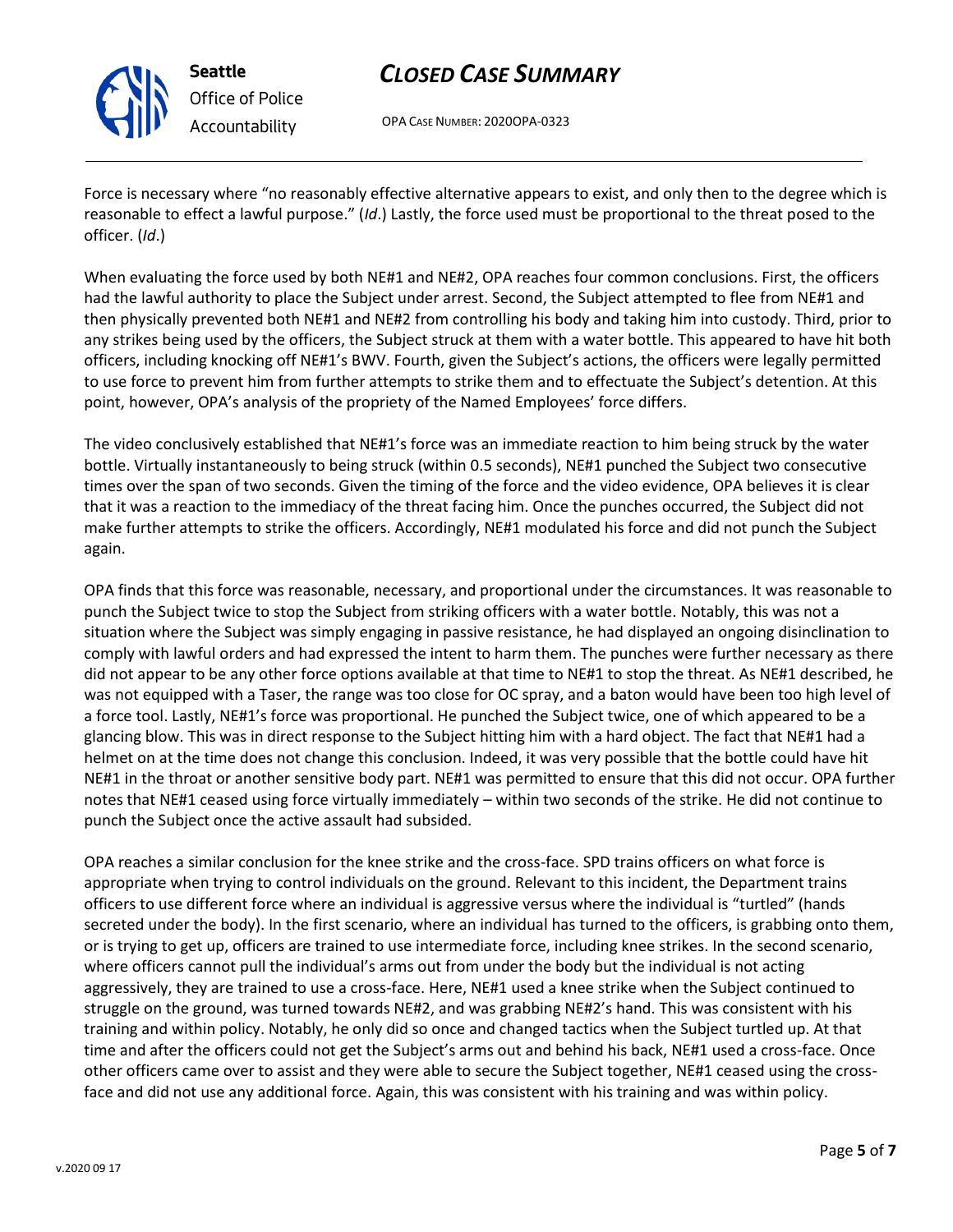

OPA CASE NUMBER: 2020OPA-0323

For these reasons, OPA concludes that the force used by NE#1 was consistent with policy and recommends that this allegation be Not Sustained – Lawful and Proper.

Recommended Finding: **Not Sustained (Lawful and Proper)**

### **Named Employee #1 - Allegation #2**

### *8.100 – De-Escalation 1. When Safe, Feasible, and Without Compromising Law Enforcement Priorities, Officers Shall Use De-Escalation Tactics in Order to Reduce the Need for Force*

In considering the Named Employees' compliance with SPD's de-escalation policy, two separate points of time are relevant. First, prior to force being used. Second, at the moment that force was used.

As discussed above, the officers were informed by supervisors that demonstrators, including the Subject, were not to walk down the hill. This decision was made given the damage that had occurred that evening in the vicinity and SPD's desire to prevent further damage and harm to persons. OPA cannot say that this decision was unreasonable based on the circumstances of that night. While the Subject may not have liked this order, it was not illegal, and he was required to comply with it. However, he did not do so. When the Subject continued to walk down the hill even after being directed not to do so, the officers were permitted to prevent him from doing so. When he attempted to move past NE#1 and made physical contact with NE#1, the officers had probable cause to place the Subject under arrest. They were further not required at this point to engage in more de-escalation aside from the numerous directions they had already provided to the Subject and the time they had given him to comply. Accordingly, the decision to use force to prevent the Subject from walking down the hill and then the decision to take him into custody did not violate the Department's de-escalation policy.

Similarly, prior to striking the Complainant, both Named Employees gave him multiple orders to stop resisting, to roll over, and to give them his hands. He did not comply. They further tried to use low level force, including control holds and body weight, to try to gain compliance. At the time the Named Employees punched the Complainant, he had just struck them with a water bottle. Once he did so, de-escalation was no longer safe or feasible. In reaching this finding, OPA notes that the propriety of the force and whether the officers modulated their force is evaluated separately and does not bear on the determination of whether officers de-escalation prior to the force being used.

For these reasons, OPA recommends that this allegation be Not Sustained – Lawful and Proper as against both NE#1 and NE#2.

Recommended Finding: **Not Sustained (Lawful and Proper)**

## **Named Employee #2 - Allegation #1** *8.200 – Using Force 1. Use of Force: When Authorized*

When evaluating NE#2's force, OPA applies the same four conclusions of fact referenced in the context of NE#1 above. Given these conclusions, OPA similarly believes that NE#2's force was reasonable and necessary. NE#2 had the lawful authority to take the Subject into custody and, when the Subject physically resisted, to use force to do so. NE#2 also had the legal right to use force to prevent the Subject from continuing to strike him with a water bottle. Like with NE#1, NE#2 using a punch to do so was also necessary given the lack of other available force options. However, where OPA differs in its analysis of the force used by NE#1 and NE#2 is with regard to its proportionality.